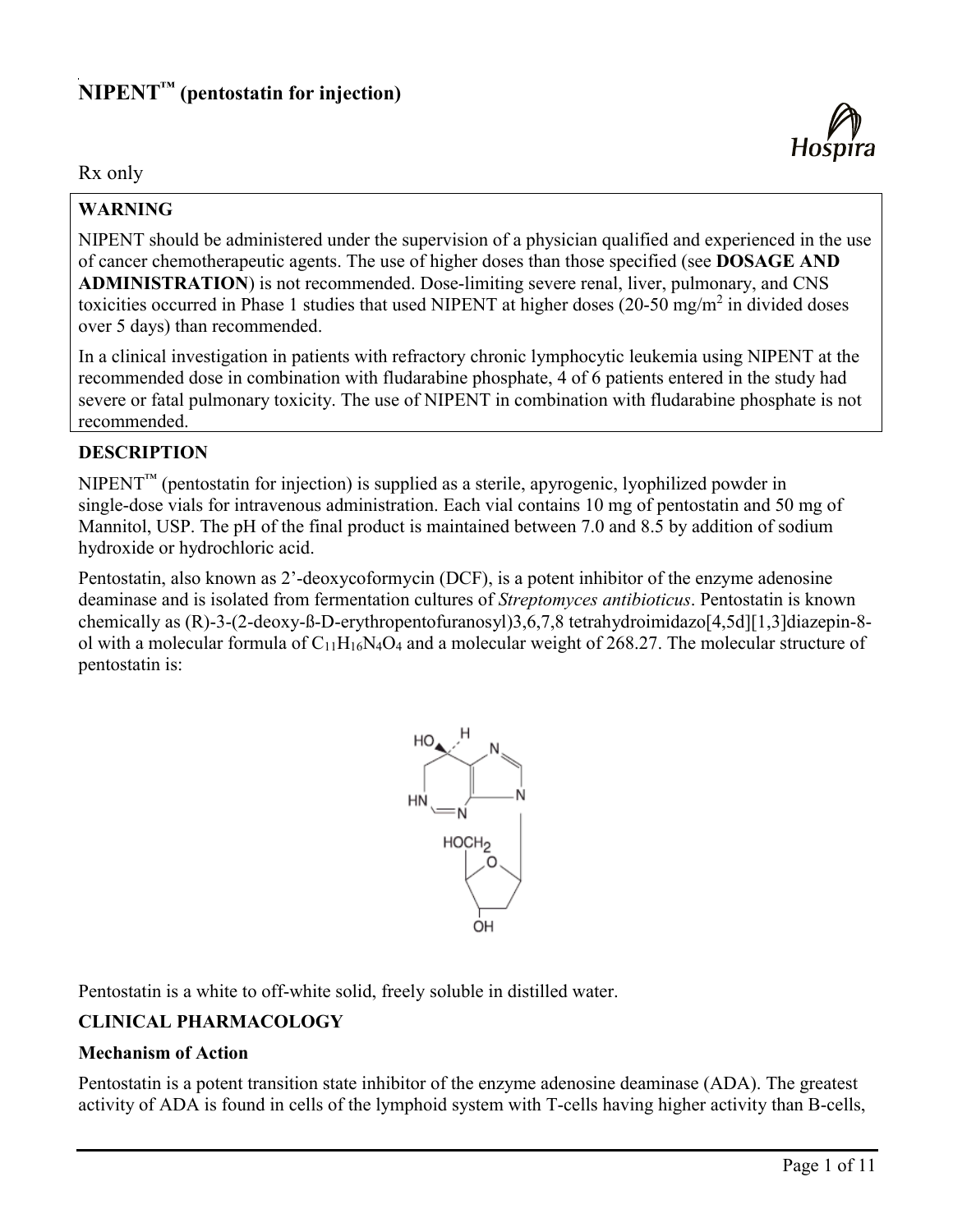and T-cell malignancies having higher ADA activity than B-cell malignancies. Pentostatin inhibition of ADA, particularly in the presence of adenosine or deoxyadenosine, leads to cytotoxicity, and this is believed to be due to elevated intracellular levels of dATP which can block DNA synthesis through inhibition of ribonucleotide reductase. Pentostatin can also inhibit RNA synthesis as well as cause increased DNA damage. In addition to elevated dATP, these mechanisms may also contribute to the overall cytotoxic effect of pentostatin. The precise mechanism of pentostatin's antitumor effect, however, in hairy cell leukemia is not known.

## **Pharmacokinetics/Drug Metabolism**

A tissue distribution and whole-body autoradiography study in the rat revealed that radioactivity concentrations were highest in the kidneys with very little central nervous system penetration.

In man, following a single-dose of 4 mg/m<sup>2</sup> of pentostatin infused over 5 minutes, the distribution halflife was 11 minutes, the mean terminal half-life was 5.7 hours, the mean plasma clearance was 68 mL/min/m<sup>2</sup>, and approximately 90% of the dose was excreted in the urine as unchanged pentostatin and/or metabolites as measured by adenosine deaminase inhibitory activity. The plasma protein binding of pentostatin is low, approximately 4%.

A positive correlation was observed between pentostatin clearance and creatinine clearance  $CL_{cr}$ ) in patients with  $CL_{cr}$  values ranging from 60 mL/min to 130 mL/min.<sup>1</sup> Pentostatin half-life in patients with renal impairment ( $CL_{cr}$  <50 mL/min, n=2) was 18 hours, which was much longer than that observed in patients with normal renal function ( $CL_{cr} > 60$  mL/min, n=14), about 6 hours.

# **CLINICAL STUDIES**

The following table provides efficacy results for 4 groups (columns) of patients with hairy cell leukemia: patients who initially received NIPENT, patients who initially received alpha-interferon (IFN), and 2 different groups of patients who received NIPENT after proving to be refractory to, or intolerant of IFN therapy. The first 2 groups represent treatment results from the SWOG 8691 study, a large multicenter study comparing NIPENT and IFN in untreated (frontline) patients with confirmed hairy cell leukemia. The third group represents evaluable patients from the SWOG study who crossed over to NIPENT after initially receiving IFN. The fourth group, labeled NCI Phase 2 studies, displays pooled results of 2 noncomparative studies (MD Anderson and CALGB), in which NIPENT was used to treat patients with confirmed IFN-refractory disease.

In the SWOG 8691 study, NIPENT was administered at a dose of 4 mg/m<sup>2</sup> every 2 weeks. After 6 months of treatment, patients were evaluated for response. If a complete response was achieved, 2 additional doses of NIPENT were administered and then discontinued. If a partial response was achieved, NIPENT was continued for up to an additional 6 months. NIPENT was discontinued for stable disease after 6 months or progressive disease after 2 months of therapy. IFN was administered 3 million units subcutaneously 3 times per week. Patients who achieved a complete or partial response after 6 months of treatment continued on IFN for another 6 months. IFN was discontinued if patients did not achieve a complete or partial response after 6 months of initial treatment or progressed after 2 months. This study allowed crossover of patients intolerant of, or refractory to, initial treatment.

Interferon-refractory patients enrolled into the MD Anderson study received NIPENT at a dose of  $4 \text{ mg/m}^2$  every other week for 3 months and responding patients received 3 additional months. CALGB patients received 4 mg/m<sup>2</sup> of NIPENT every other week for 3 months and responding patients were treated monthly for up to 9 additional months. Almost all patients had a PS of 0 to 2 in the Phase 2 and 3 studies.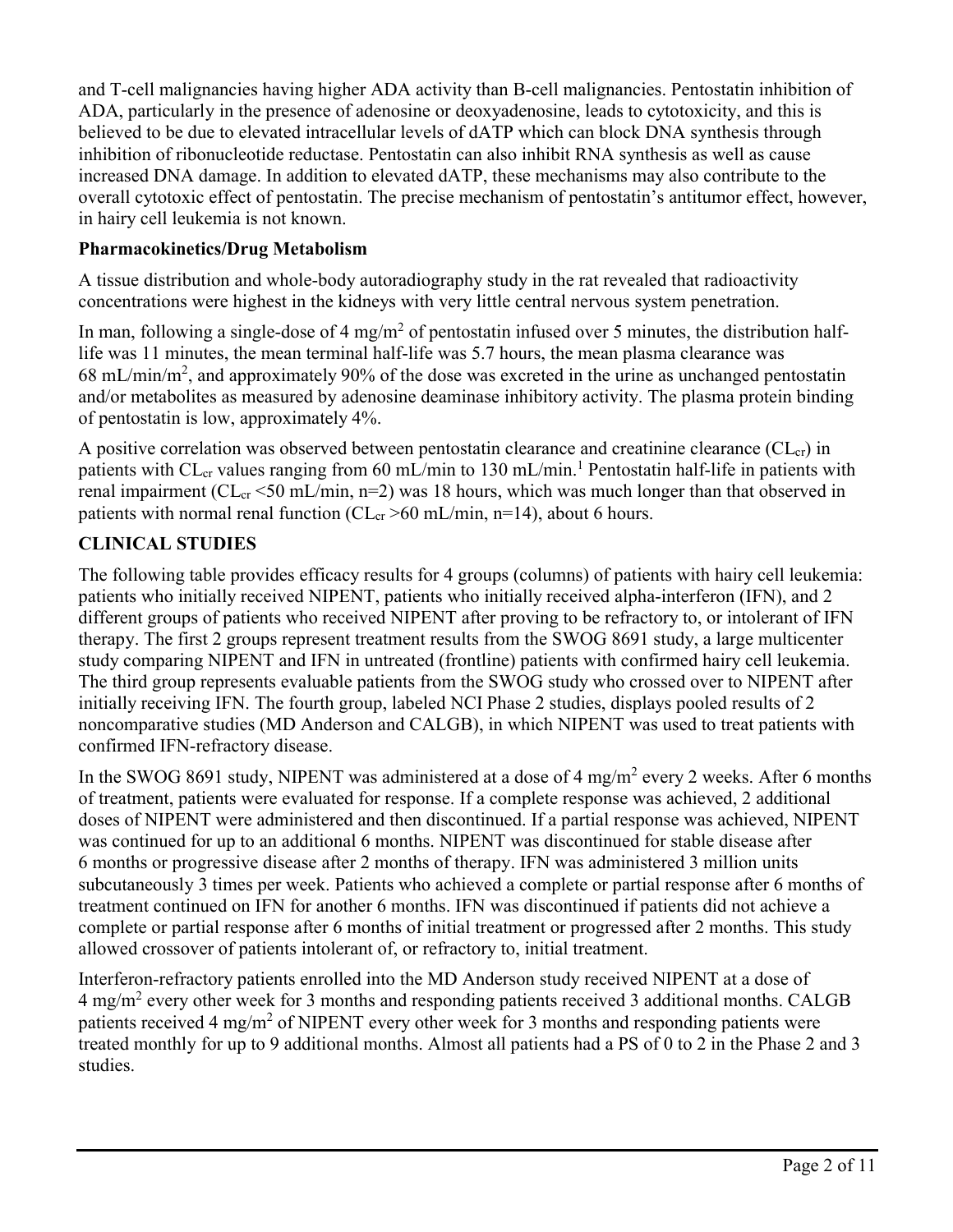For each study, a complete response (CR) required clearing of the peripheral blood and bone marrow of all hairy cells, normalization of organomegaly and lymphadenopathy by physical examination, and recovery of hemoglobin to at least 12  $g/dL$ , platelet count to at least 100,000/mm<sup>3</sup>, and granulocyte count to at least  $1500/\text{mm}^3$ . A partial response (PR) required that the percentage of hairy cells in the blood and bone marrow decrease by more than 50%, enlarged organs and lymph nodes decrease by more than 50% by physical examination, and hematologic parameters had to meet the same criteria as for complete response. The table below reports the response rate for 2 groups of patients: (1) Evaluable, i.e., patients who could be evaluated for response and (2) Intent-to-Treat, i.e., patients diagnosed with hairy cell leukemia.

|                                               | <b>FRONTLINE</b> |            | IFN-REFRACTORY <sup>a</sup> |                             |  |  |
|-----------------------------------------------|------------------|------------|-----------------------------|-----------------------------|--|--|
|                                               | Evaluable        | Evaluable  | SWOG 8691 <sup>b</sup>      | NCI Phase 2                 |  |  |
| Parameter                                     | <b>NIPENT</b>    | <b>IFN</b> | Crossover                   | Studies                     |  |  |
|                                               | $N = 138$        | $N=130$    | $N=79$                      | $N=44$                      |  |  |
| Response Rates $(\% )$                        |                  |            |                             |                             |  |  |
| Evaluable CR                                  | 84               | 18         | 85                          | 58                          |  |  |
| <b>PR</b>                                     | 6                | 24         | 4                           | 28                          |  |  |
| Intent-to-Treat                               | $N = 170$        | $N = 170$  |                             |                             |  |  |
| CR                                            | 68               | 14         |                             |                             |  |  |
| PR                                            | 5                | 18         |                             |                             |  |  |
| Median Time to Response (months)              |                  |            |                             |                             |  |  |
| <b>CR</b>                                     | 6.6              | 11.5       | 6.0                         | 4.2                         |  |  |
| <b>PR</b>                                     | 4.0              | 6.2        | 5.8                         |                             |  |  |
| Median Duration of Response (months)          |                  |            |                             |                             |  |  |
| CR                                            | <b>NR</b>        | 8.3        | <b>NR</b>                   | $>7.7$ <sup>c</sup> (CALGB) |  |  |
|                                               |                  |            |                             | $>15.2^{\circ}$ (MDA)       |  |  |
| <b>PR</b>                                     | <b>NR</b>        | 15.2       | <b>NR</b>                   |                             |  |  |
| % Estimated to be in Response After 24 Months |                  |            |                             |                             |  |  |
| <b>CR</b>                                     | 76               | 16         | 85                          |                             |  |  |
| <b>PR</b>                                     | 50               | 21         |                             |                             |  |  |
| Median Time to Recovery (days)                |                  |            |                             |                             |  |  |
| ANC $(1500/mm^3)$                             | 70               | 106        |                             |                             |  |  |
| Platelets $(100,000/\text{mm}^3)$             | 22               | 36         |                             |                             |  |  |

NR = Not reached by Kaplan-Meier method; ANC = Absolute neutrophil count.

<sup>a</sup> Evaluable patients<br> $\frac{b}{p}$  Patients either refr

Patients either refractory to, or intolerant of, IFN

<sup>c</sup> Kaplan-Meier estimate

The results show that frontline patients treated with NIPENT achieved a significantly higher rate of response than those treated with IFN. The time to recovery of neutrophil and platelet counts was shorter with NIPENT treatment and the estimated duration of response was longer. The response rate in IFNrefractory patients treated with NIPENT was similar to that in NIPENT-treated frontline patients. At a median follow-up duration of 46 months, there was no statistically significant difference in survival between hairy cell leukemia patients initially treated with NIPENT and those initially treated with IFN. However, no definite conclusions regarding survival can be made from these results because they are complicated by the fact that the majority of IFN patients crossed over to NIPENT treatment.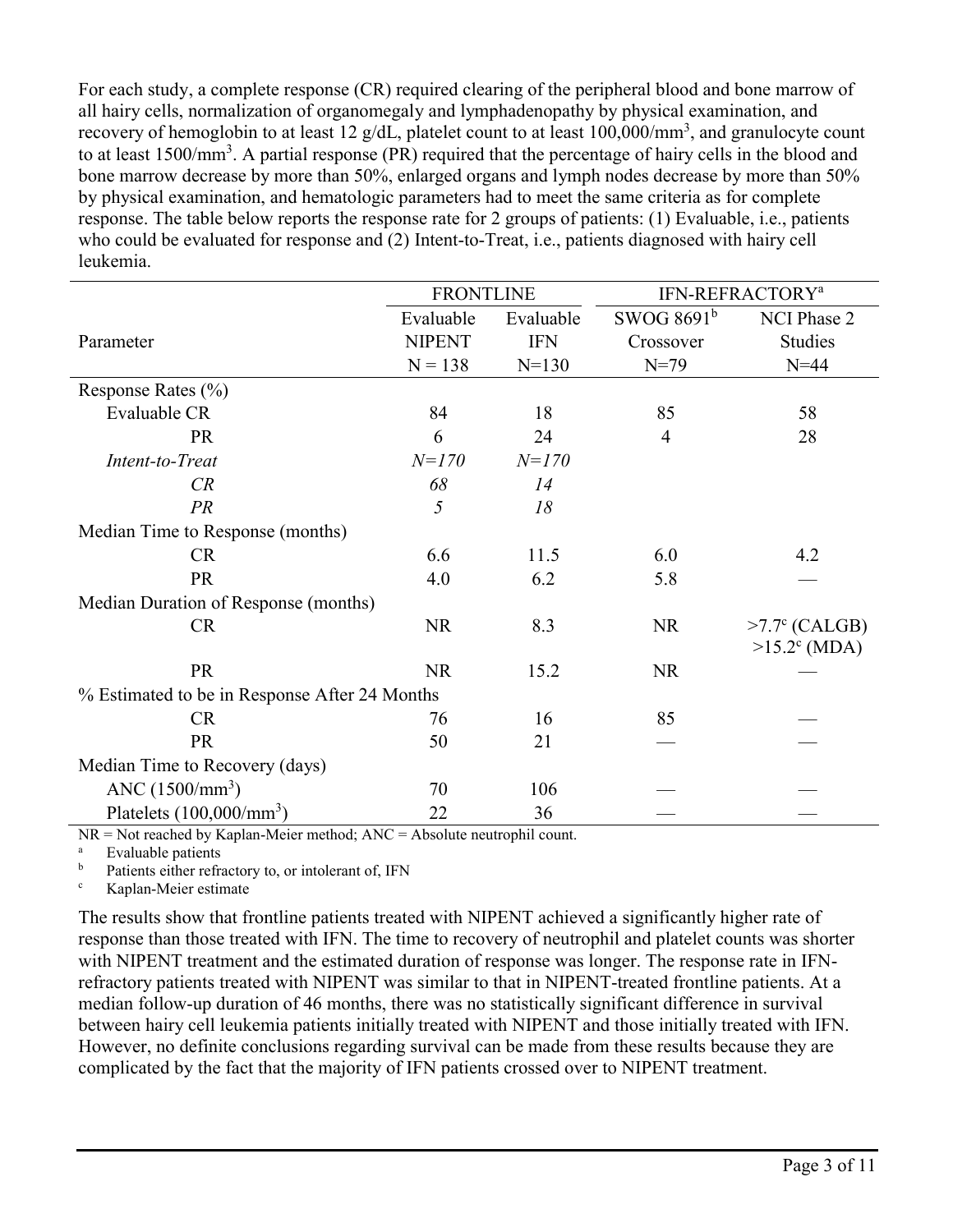In the Phase 3 SWOG study, 25 patients with hairy cell leukemia died during treatment or follow-up: 18 patients had last received NIPENT (3 of whom had crossed over from IFN), and 7 patients had last received IFN (1 of whom crossed over from NIPENT). Eleven of the 25 deaths occurred within 60 days of the last dose of treatment. Of these, hairy cell leukemia was cited by the investigators as a contributory cause for 1 death in the NIPENT group and 3 deaths in the IFN group. Additionally, infection contributed to the deaths of 3 patients in the NIPENT group and 2 patients in the IFN group. Approximately 4% of hairy cell leukemia patients, in each arm, died more than 60 days after the last dose of either treatment and there was no outstanding cause of death among these patients.

## **INDICATIONS AND USAGE**

NIPENT is indicated as single-agent treatment for both untreated and alpha-interferon-refractory hairy cell leukemia patients with active disease as defined by clinically significant anemia, neutropenia, thrombocytopenia, or disease-related symptoms.

## **CONTRAINDICATIONS**

NIPENT is contraindicated: In patients who have demonstrated hypersensitivity to NIPENT.

### **WARNINGS**

### See **Boxed Warning**.

Patients with hairy cell leukemia may experience myelosuppression primarily during the first few courses of treatment. Patients with infections prior to NIPENT treatment have in some cases developed worsening of their condition leading to death, whereas others have achieved complete response. Patients with infection should be treated only when the potential benefit of treatment justifies the potential risk to the patient. Efforts should be made to control the infection before treatment is initiated or resumed.

In patients with progressive hairy cell leukemia, the initial courses of NIPENT treatment were associated with worsening of neutropenia. Therefore, frequent monitoring of complete blood counts during this time is necessary. If severe neutropenia continues beyond the initial cycles, patients should be evaluated for disease status, including a bone marrow examination.

Elevations in liver function tests occurred during treatment with NIPENT and were generally reversible.

Renal toxicity was observed at higher doses in early studies; however, in patients treated at the recommended dose, elevations in serum creatinine were usually minor and reversible. There were some patients who began treatment with normal renal function who had evidence of mild to moderate toxicity at a final assessment (See **DOSAGE AND ADMINISTRATION**).

Rashes, occasionally severe, were commonly reported and may worsen with continued treatment. Withholding of treatment may be required (See **DOSAGE AND ADMINISTRATION**).

Acute pulmonary edema and hypotension, leading to death, have been reported in the literature in patients treated with pentostatin in combination with carmustine, etoposide and high dose cyclophosphamide as part of the ablative regimen for bone marrow transplant.

### **Pregnancy**

Pentostatin can cause fetal harm when administered to a pregnant woman. Pentostatin was administered intravenously at doses of 0, 0.01, 0.1, or 0.75 mg/kg/day  $(0, 0.06, 0.6,$  and 4.5 mg/m<sup>2</sup>) to pregnant rats on days 6 through 15 of gestation. Drug-related maternal toxicity occurred at doses of 0.1 and 0.75 mg/kg/day (0.6 and 4.5 mg/m<sup>2</sup>). Teratogenic effects were observed at 0.75 mg/kg/day (4.5 mg/m<sup>2</sup>) manifested by increased incidence of various skeletal malformations. In a dose range-finding study, pentostatin was administered intravenously to rats at doses of 0, 0.05, 0.1, 0.5, 0.75, or 1 mg/kg/day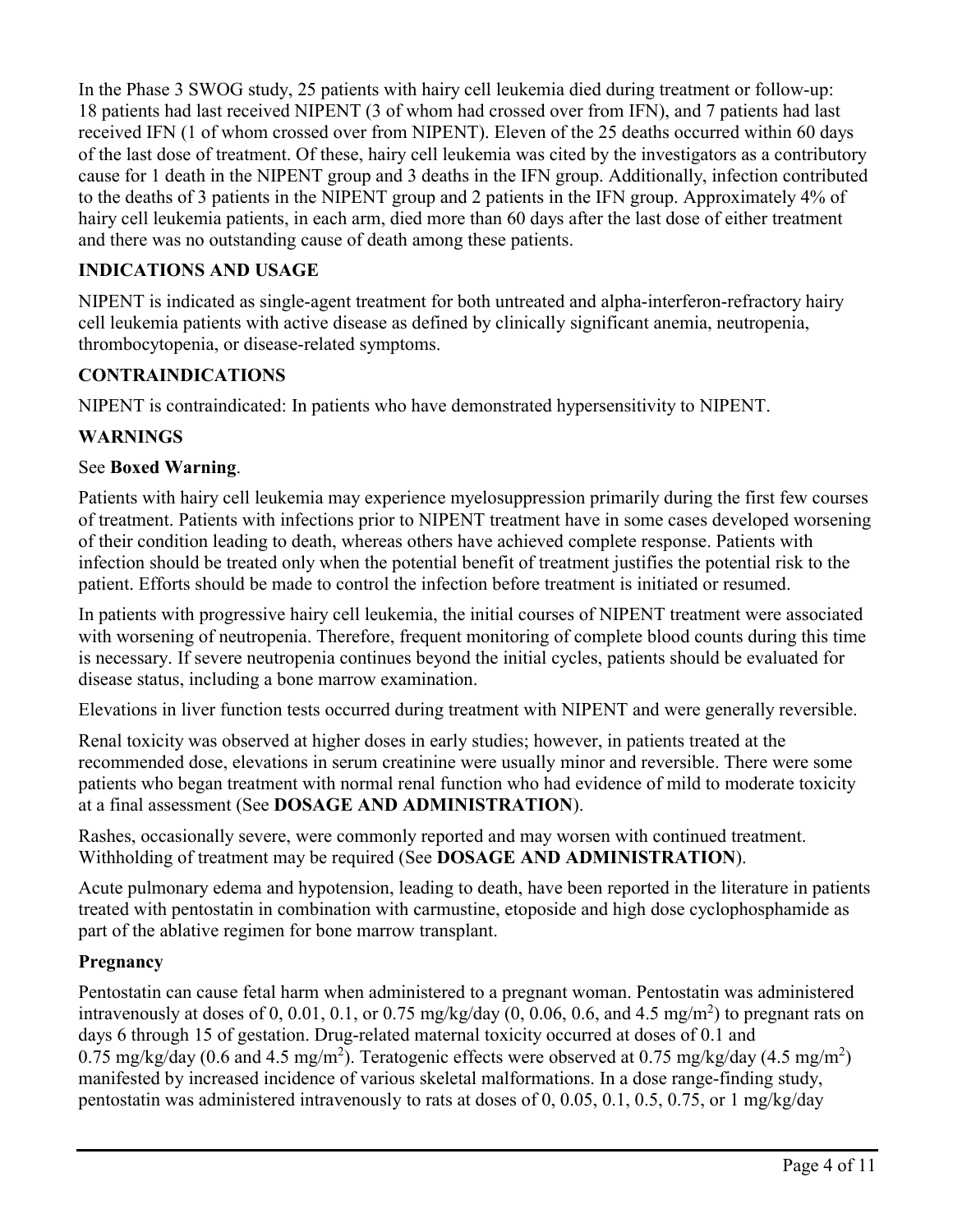$(0, 0.3, 0.6, 3, 4.5, 6 \text{ mg/m}^2)$ , on days 6 through 15 of gestation. Fetal malformations that were observed were an omphalocele at 0.05 mg/kg (0.3 mg/m<sup>2</sup>), gastroschisis at 0.75 mg/kg and 1 mg/kg (4.5 and 6 mg/m<sup>2</sup>), and a flexure defect of the hindlimbs at 0.75 mg/kg (4.5 mg/m<sup>2</sup>). Pentostatin was also shown to be teratogenic in mice when administered as a single 2 mg/kg (6 mg/m<sup>2</sup>) intraperitoneal injection on day 7 of gestation. Pentostatin was not teratogenic in rabbits when administered intravenously on days 6 through 18 of gestation at doses of 0, 0.005, 0.01, or 0.02 mg/kg/day  $(0, 0.015, 0.03,$  or 0.06 mg/m<sup>2</sup>); however maternal toxicity, abortions, early deliveries, and deaths occurred in all drug-treated groups. There are no adequate and well-controlled studies in pregnant women. If NIPENT is used during pregnancy, or if the patient becomes pregnant while taking (receiving) this drug, the patient should be apprised of the potential hazard to the fetus. Women of childbearing potential receiving NIPENT should be advised to avoid becoming pregnant.

### **PRECAUTIONS**

#### **General**

Therapy with NIPENT requires regular patient observation and monitoring of hematologic parameters and blood chemistry values. If severe adverse reactions occur, the drug should be withheld (see **DOSAGE AND ADMINISTRATION**), and appropriate corrective measures should be taken according to the clinical judgment of the physician.

NIPENT treatment should be withheld or discontinued in patients showing evidence of nervous system toxicity.

#### **Information for Patients**

Patients should be advised of the signs and symptoms of adverse events associated with NIPENT therapy (See **ADVERSE REACTIONS**).

#### **Laboratory Tests**

Prior to initiating therapy with NIPENT, renal function should be assessed with a serum creatinine and/or a CLcr assay (See **CLINICAL PHARMACOLOGY** and **DOSAGE AND ADMINISTRATION**). Complete blood counts and serum creatinine should be performed before each dose of NIPENT and at other appropriate periods during therapy (see **DOSAGE AND ADMINISTRATION**). Severe neutropenia has been observed following the early courses of treatment with NIPENT and therefore frequent monitoring of complete blood counts is recommended during this time. If hematologic parameters do not improve with subsequent courses, patients should be evaluated for disease status, including a bone marrow examination. Periodic monitoring of the peripheral blood for hairy cells should be performed to assess the response to treatment.

In addition, bone marrow aspirates and biopsies may be required at 2 to 3 month intervals to assess the response to treatment.

### **Drug Interactions**

Allopurinol and NIPENT are both associated with skin rashes. Based on clinical studies in 25 refractory patients who received both NIPENT and allopurinol, the combined use of NIPENT and allopurinol did not appear to produce a higher incidence of skin rashes than observed with NIPENT alone. There has been a report of one patient who received both drugs and experienced a hypersensitivity vasculitis that resulted in death. It was unclear whether this adverse event and subsequent death resulted from the drug combination.

Biochemical studies have demonstrated that pentostatin enhances the effects of vidarabine, a purine nucleoside with antiviral activity. The combined use of vidarabine and NIPENT may result in an increase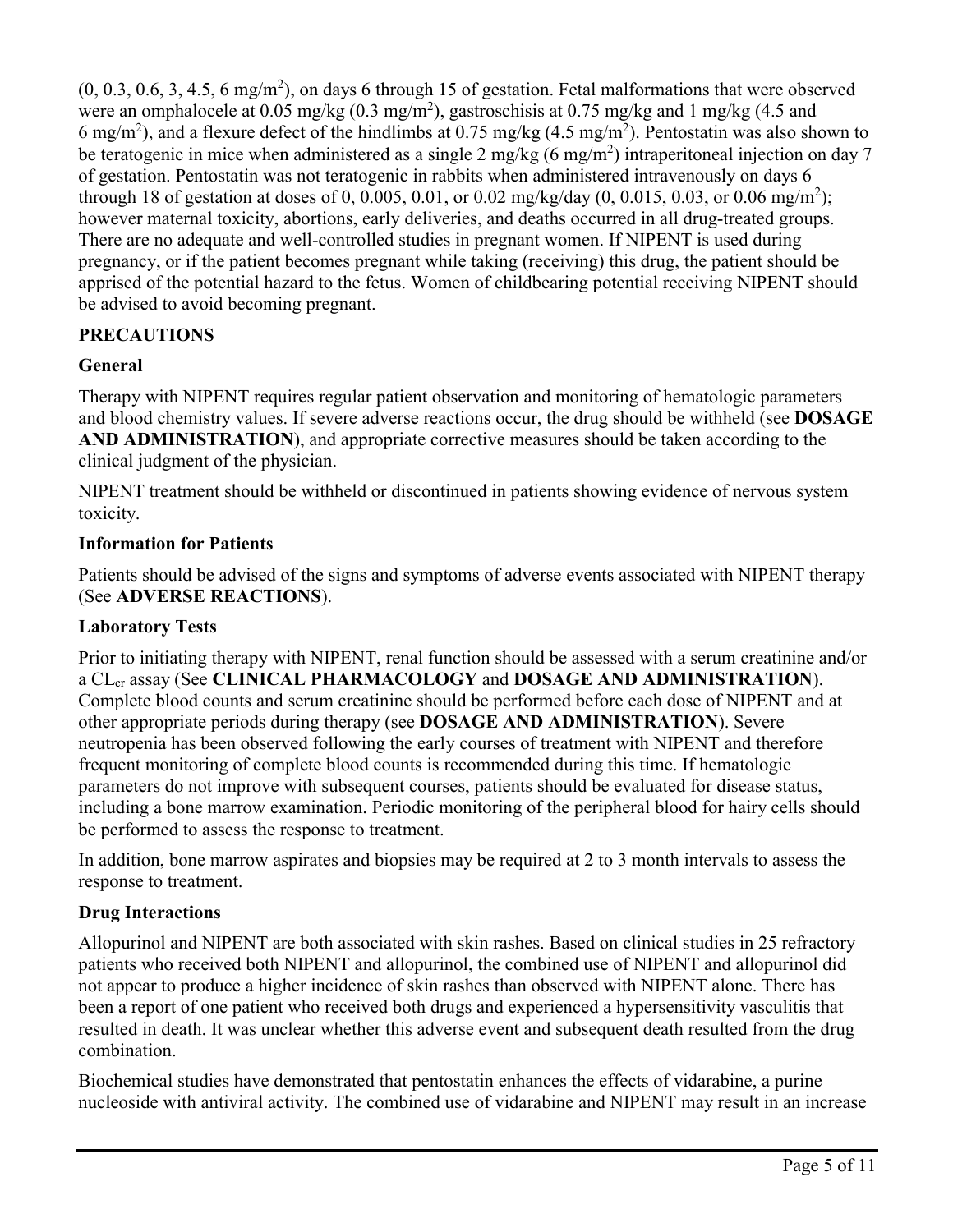in adverse reactions associated with each drug. The therapeutic benefit of the drug combination has not been established.

The combined use of NIPENT and fludarabine phosphate is not recommended because it may be associated with an increased risk of fatal pulmonary toxicity (see **WARNINGS**).

Acute pulmonary edema and hypotension, leading to death, have been reported in the literature in patients treated with pentostatin in combination with carmustine, etoposide and high dose cyclophosphamide as part of the ablative regimen for bone marrow transplant.

## **Carcinogenesis, Mutagenesis, Impairment of Fertility**

**Carcinogenesis:** No animal carcinogenicity studies have been conducted with pentostatin.

**Mutagenesis:** Pentostatin was nonmutagenic when tested in *Salmonella typhimurium* strains TA-98, TA-1535, TA-1537, and TA-1538. When tested with strain TA-100, a repeatable statistically significant response trend was observed with and without metabolic activation. The response was 2.1 to 2.2 fold higher than the background at 10 mg/plate, the maximum possible drug concentration. Formulated pentostatin was clastogenic in the *in vivo* mouse bone marrow micronucleus assay at 20, 120, and 240 mg/kg. Pentostatin was not mutagenic to V79 Chinese hamster lung cells at the HGPRT locus exposed 3 hours to concentrations of 1 to 3 mg/mL, with or without metabolic activation. Pentostatin did not significantly increase chromosomal aberrations in V79 Chinese hamster lung cells exposed 3 hours to 1 to 3 mg/mL in the presence or absence of metabolic activation.

**Impairment of Fertility:** No fertility studies have been conducted in animals; however, in a 5-day intravenous toxicity study in dogs, mild seminiferous tubular degeneration was observed with doses of 1 and 4 mg/kg. The possible adverse effects on fertility in humans have not been determined.

#### **Pregnancy** (See **WARNINGS**)

### **Nursing Mothers**

It is not known whether NIPENT is excreted in human milk. Because many drugs are excreted in human milk, and because of the potential for serious adverse reactions in nursing infants from pentostatin, a decision should be made whether to discontinue nursing or discontinue the drug, taking into account the importance of NIPENT to the mother.

### **Pediatric Use**

Safety and effectiveness in children or adolescents have not been established.

### **ADVERSE REACTIONS**

Most patients treated for hairy cell leukemia in the five NCI-sponsored Phase 2 studies and the Phase 3 SWOG study experienced an adverse event. The following table lists the most frequently occurring adverse events in patients treated with NIPENT (both frontline and IFN-refractory patients) compared with IFN (frontline only), regardless of drug association. The drug association of some adverse events is uncertain as they may be associated with the disease itself (e.g., infection, hematologic suppression), but other events, such as the gastrointestinal symptoms, rashes, and abnormal liver function tests, can in many cases be attributed to the drug. Most adverse events that were assessed for severity were either mild or moderate, and diminished in frequency with continued therapy.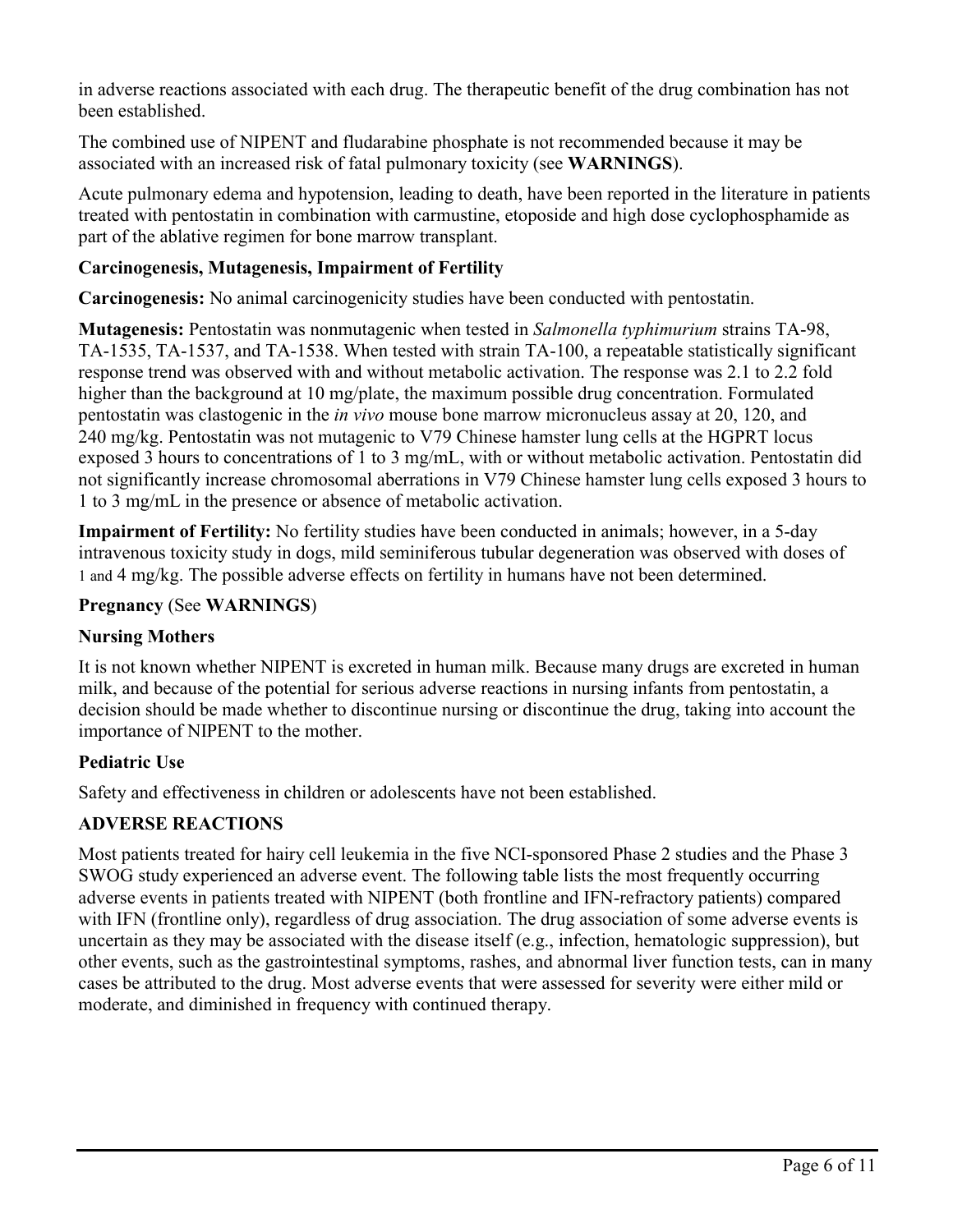|                                                             | Percent of Patients |             |                     |
|-------------------------------------------------------------|---------------------|-------------|---------------------|
| All Adverse Events <sup>a</sup>                             | Frontline,          | Frontline,  | IFN-Refractory,     |
|                                                             | Treated             | Treated     | <b>Treated With</b> |
|                                                             | With NIPENT         | With IFN    | <b>NIPENT</b>       |
|                                                             | $N = 180$           | $N=176$     | $N=197$             |
| Nausea and/or Vomiting                                      | 63                  | 22          | 53 <sup>b</sup>     |
| Fever                                                       | 46                  | 59          | 42                  |
| Rash                                                        | 43                  | 30          | 26                  |
| Fatigue                                                     | 42                  | 55          | 29                  |
| Leukopenia                                                  | 22                  | 15          | 60                  |
| Pruritus                                                    | 21                  | 6           | 10                  |
| Coughing/Increased Cough                                    | 20                  | 15          | 17                  |
| Myalgia                                                     | 19                  | 36          | 11                  |
| Chills                                                      | 19                  | 34          | 11                  |
| Headache                                                    | 17                  | 29          | 13                  |
| Diarrhea                                                    | 17                  | 17          | 15                  |
| Abdominal Pain                                              | 16                  | 15          | $\overline{4}$      |
| Anorexia                                                    | 13                  | 10          | 16                  |
| <b>Upper Respiratory Infection</b>                          | 13                  | 8           | 16                  |
| Asthenia                                                    | 12                  | 13          | 10                  |
| Stomatitis                                                  | 12                  | 7           | 5                   |
| Rhinitis                                                    | 11                  | 15          | 10                  |
| Dyspnea                                                     | 11                  | 13          | 8                   |
| Anemia                                                      | 8                   | 5           | 35                  |
| Pain                                                        | 8                   | 19          | 20                  |
| Pharyngitis                                                 | 8                   | 11          | 10                  |
| Sweating/Increased Sweating                                 | 8                   | 21          | 10                  |
| Viral Infection                                             | 8                   | 17          | <b>NR</b>           |
| Infection                                                   | $7^{\circ}$         | $2^{\circ}$ | 36                  |
| Arthralgia                                                  | 6                   | 14          | 3                   |
| Thrombocytopenia                                            | 6                   | 6           | 32                  |
| Skin Disorder                                               | 4                   | 5           | 17                  |
| Allergic Reaction                                           | 2                   |             | 11                  |
| Hepatic Disorder/Elevated Liver Function Tests <sup>d</sup> | $\overline{c}$      | 2           | 19                  |
| Neurologic Disorder, CNS/CNS Toxicity                       | $\mathbf{1}$        | <b>NR</b>   | 11                  |
| Lung Disorder/Disease                                       | <b>NR</b>           | 1           | 12                  |
| Nausea                                                      | NR                  | <b>NR</b>   | 22                  |
| <b>Genitourinary Disorder</b>                               | <b>NR</b>           | <b>NR</b>   | 15                  |

NR = Not Reported

<sup>a</sup> Occurring in more than 10% of patients, in any group, regardless of drug association<br><sup>b</sup> Includes only nausea with vomiting

 $c$  These figures represent only unspecified infections. Refer to infection table.

<sup>d</sup> Elevated liver enzymes and liver disorder for SWOG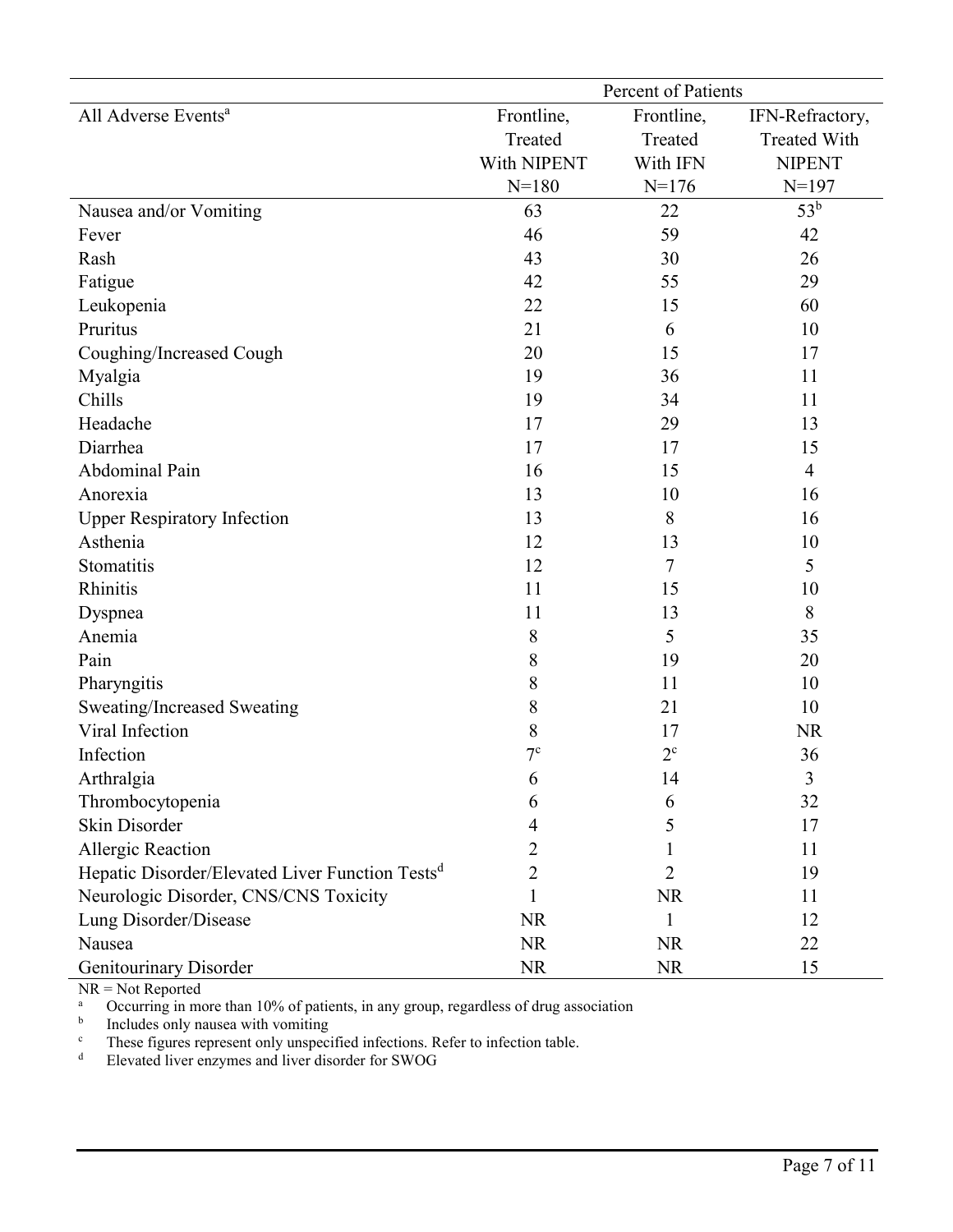The total incidence for all types of infections is considerably higher for both treatment groups in the SWOG 8691 study than is listed in the table above. An intent-to-treat analysis of infections found that 38% of patients treated with NIPENT and 34% of patients treated with IFN averaged 2.4 and 1.9 documented infections during treatment, respectively. The following table lists the different types of infections that were reported as adverse events during the initial phase of the SWOG study. There were no apparent differences in the types of infection between the 2 treatment groups, with the possible exception of herpes zoster which was reported more frequently for NIPENT (8%) than for IFN (1%).

|                                    | Percent of Patients |                    |  |
|------------------------------------|---------------------|--------------------|--|
| Type of Infection                  | Frontline, Treated  | Frontline, Treated |  |
|                                    | With NIPENT         | With IFN           |  |
|                                    | $N = 180$           | $N=176$            |  |
| <b>Upper Respiratory Infection</b> | 13                  | 8                  |  |
| Rhinitis                           | 11                  | 15                 |  |
| Herpes Zoster                      | 8                   |                    |  |
| Pharyngitis                        | 8                   | 11                 |  |
| Viral Infection                    | 8                   | 17                 |  |
| Infection (Unspecified)            |                     | 2                  |  |
| <b>Sinusitis</b>                   | 6                   | 4                  |  |
| Cellulitis                         | 6                   | 3                  |  |
| <b>Bacterial Infection</b>         | 5                   | 4                  |  |
| Pneumonia                          | 5                   |                    |  |
| Conjunctivitis                     | 4                   | 2                  |  |
| Furunculosis                       | 4                   | $\leq$ 1           |  |
| Herpes Simplex                     | 4                   |                    |  |
| <b>Bronchitis</b>                  | 3                   | 2                  |  |
| Sepsis                             | 3                   | 2                  |  |
| <b>Urinary Tract Infection</b>     | 3                   | 3                  |  |
| Abscess, Skin                      | $\overline{2}$      | 4                  |  |
| Moniliasis, Oral                   | $\overline{2}$      | $\leq$ 1           |  |
| Mycotic Infection, Skin            | $<$ $\!1$           | 3                  |  |
| Osteomyelitis                      |                     | 0                  |  |

The drug relatedness of the adverse events listed below cannot be excluded. The following adverse events occurred in 3% to 10% of NIPENT-treated patients in the initial phase of the SWOG study:

**Body as a Whole**—Chest Pain, Death, Face Edema, Peripheral Edema **Cardiovascular System**—Hemorrhage, Hypotension **Digestive System**—Dental Abnormalities, Dyspepsia, Flatulence, Gingivitis **Hematologic System**—Agranulocytosis **Laboratory Deviations**—Elevated Creatinine **Musculoskeletal System**—Arthralgia **Nervous System**—Confusion, Dizziness, Insomnia, Paresthesia, Somnolence **Psychobiologic Function**—Anxiety, Depression, Nervousness **Respiratory System**—Asthma **Skin & Appendages**—Skin Dry, Urticaria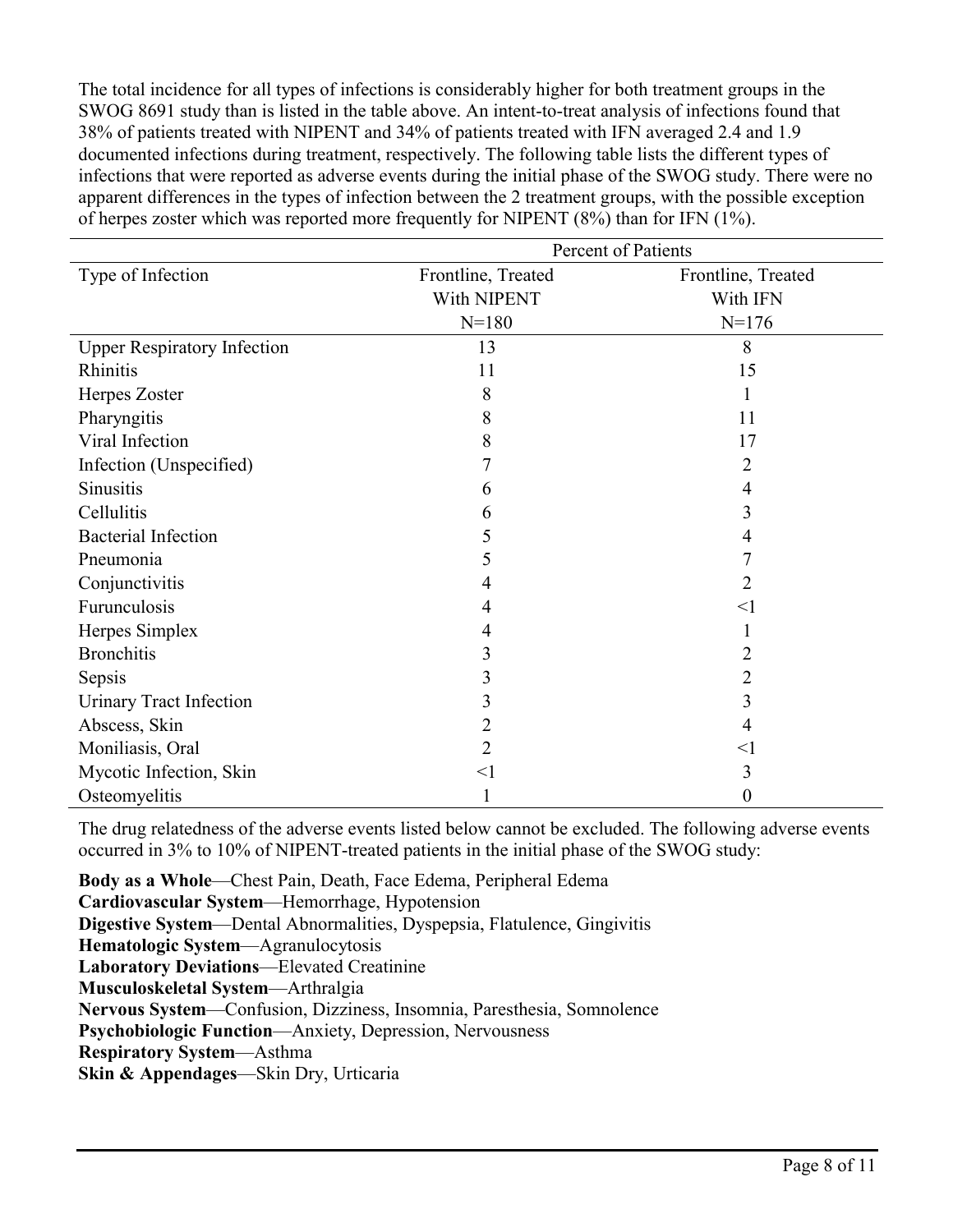The remaining adverse events which occurred in less than 3% of NIPENT-treated patients during the initial phase of the SWOG study:

**Body as a Whole**—Flu-like Symptoms, Hangover Effect, Neoplasm **Cardiovascular System**—Angina Pectoris, Arrhythmia, A-V Block, Bradycardia, Extrasystoles Ventricular, Heart Arrest, Heart Failure, Hypertension, Pericardial Effusion, Phlebitis, Pulmonary Embolus, Sinus Arrest, Tachycardia, Thrombophlebitis Deep, Vasculitis **Digestive System**—Constipation, Dysphagia, Glossitis, Ileus **Hematologic System**—Acute Leukemia, Anemia-Hemolytic, Aplastic Anemia **Laboratory Deviations**—Hypercalcemia, Hyponatremia **Musculoskeletal System**—Arthritis, Gout **Nervous System**—Amnesia, Ataxia, Convulsions, Dreaming Abnormal, Dysarthria, Encephalitis, Hyperkinesia, Meningism, Neuralgia, Neuritis, Neuropathy, Paralysis, Syncope, Twitching, Vertigo **Psychobiologic Function**—Decrease/Loss Libido, Emotional Lability, Hallucination, Hostility, Neurosis, Thinking Abnormal **Respiratory System**—Bronchospasm, Larynx Edema **Skin and Appendages**—Acne, Alopecia, Eczema, Petechial Rash, Photosensitivity Reaction

**Special Senses**—Amblyopia, Deafness, Earache, Eyes Dry, Labyrinthitis, Lacrimation Disorder, Nonreactive Eye, Photophobia, Retinopathy, Tinnitus, Unusual Taste, Vision Abnormal, Watery Eyes **Urogenital System**—Amenorrhea, Breast Lump, Impotence, Kidney Function Abnormal, Nephropathy, Renal Failure, Renal Insufficiency, Renal Stone

One patient with hairy cell leukemia treated with NIPENT during another clinical study developed unilateral uveitis with vision loss.

Nineteen (5%) patients withdrew from the Phase 3 SWOG 8691 study because of adverse events; 9 during initial NIPENT treatment, 4 during NIPENT crossover, 5 during initial IFN treatment, and 1 during both initial IFN treatment and NIPENT crossover. In the Phase 2 studies in IFN-refractory hairy cell leukemia, 11% of patients withdrew from treatment with NIPENT due to an adverse event.

### **Postmarketing Experience**

The following adverse reactions have been identified during post-approval use of NIPENT. Because these reactions are reported voluntarily from a population of uncertain size, it is not always possible to reliably estimate their frequency or establish a causal relationship to drug exposure.

**Hematologic System**—Febrile Neutropenia, Hemolytic Uremic Syndrome, Thrombotic Thrombocytopenic Purpura, Autoimmune Thrombocytopenia **Respiratory System**—Acute Respiratory Failure **Skin and Appendages**—Exfoliative Dermatitis

### **OVERDOSAGE**

No specific antidote for NIPENT overdose is known. NIPENT administered at higher doses (20- 50 mg/m<sup>2</sup> in divided doses over 5 days) than recommended was associated with deaths due to severe renal, hepatic, pulmonary, and CNS toxicity. In case of overdose, management would include general supportive measures through any period of toxicity that occurs.

### **DOSAGE AND ADMINISTRATION**

It is recommended that patients receive hydration with 500 to 1,000 mL of 5% Dextrose in 0.5 Normal Saline or equivalent before NIPENT administration. An additional 500 mL of 5% Dextrose or equivalent should be administered after NIPENT is given.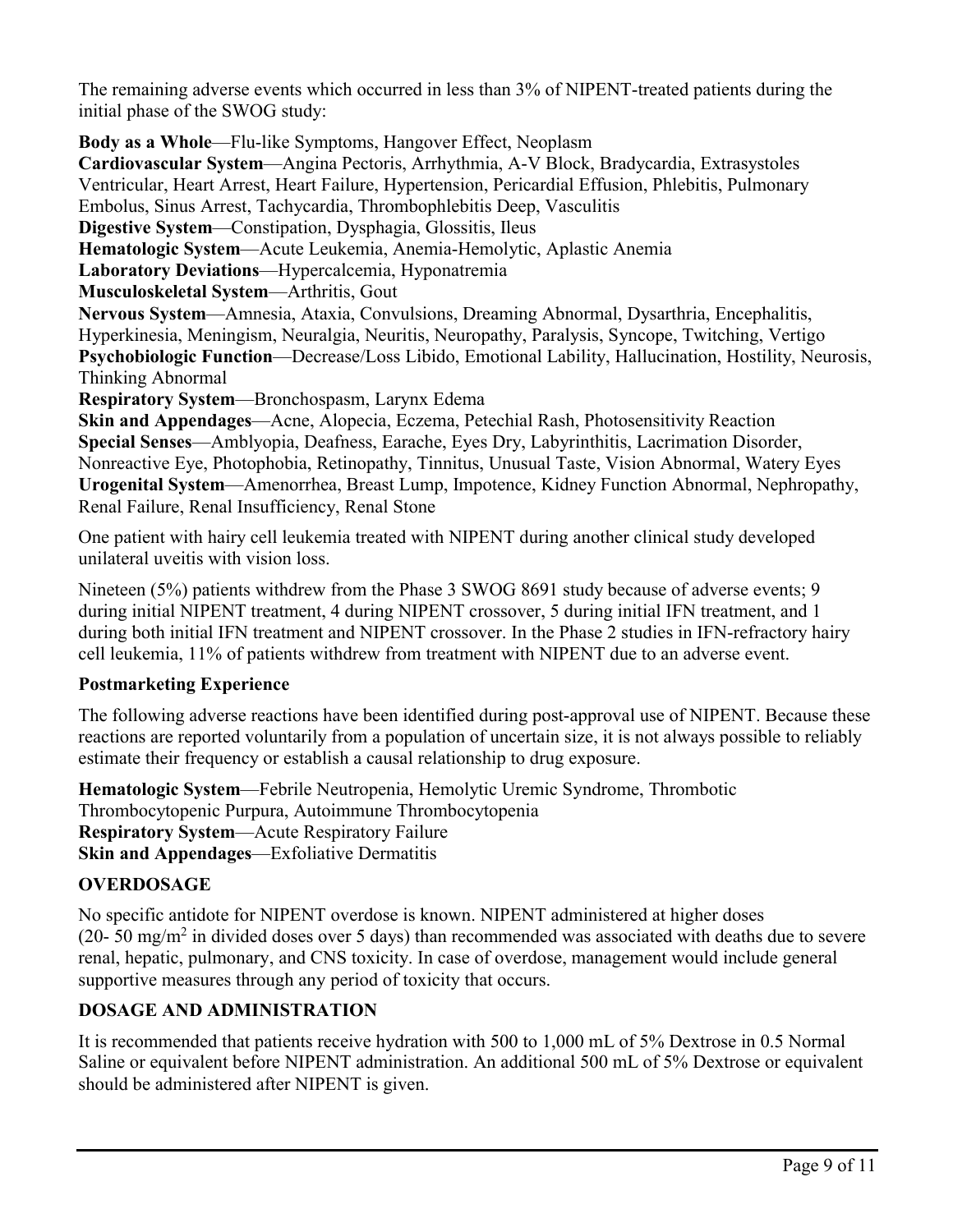The recommended dosage of NIPENT for the treatment of hairy cell leukemia is  $4 \text{ mg/m}^2$  every other week. NIPENT may be administered intravenously by bolus injection or diluted in a larger volume and given over 20 to 30 minutes (See **Preparation of Intravenous Solution**).

Higher doses are not recommended.

No extravasation injuries were reported in clinical studies.

The optimal duration of treatment has not been determined. In the absence of major toxicity and with observed continuing improvement, the patient should be treated until a complete response has been achieved. Although not established as required, the administration of two additional doses has been recommended following the achievement of a complete response.

All patients receiving NIPENT at 6 months should be assessed for response to treatment. If the patient has not achieved a complete or partial response, treatment with NIPENT should be discontinued.

If the patient has achieved a partial response, NIPENT treatment should be continued in an effort to achieve a complete response. At any time thereafter that a complete response is achieved, two additional doses of NIPENT are recommended. NIPENT treatment should then be stopped. If the best response to treatment at the end of 12 months is a partial response, it is recommended that treatment with NIPENT be stopped.

Withholding or discontinuation of individual doses may be needed when severe adverse reactions occur. Drug treatment should be withheld in patients with severe rash, and withheld or discontinued in patients showing evidence of nervous system toxicity.

NIPENT treatment should be withheld in patients with active infection occurring during the treatment but may be resumed when the infection is controlled.

Patients who have elevated serum creatinine should have their dose withheld and a  $CL<sub>cr</sub>$  determined. There are insufficient data to recommend a starting or a subsequent dose for patients with impaired renal function ( $CL_{cr}$  <60 mL/min).

Patients with impaired renal function should be treated only when the potential benefit justifies the potential risk. Two patients with impaired renal function ( $CL_{cr}$  50 to 60 mL/min) achieved complete response without unusual adverse events when treated with 2 mg/m<sup>2</sup>.

No dosage reduction is recommended at the start of therapy with NIPENT in patients with anemia, neutropenia, or thrombocytopenia. In addition, dosage reductions are not recommended during treatment in patients with anemia and thrombocytopenia if patients can be otherwise supported hematologically. NIPENT should be temporarily withheld if the absolute neutrophil count falls during treatment below 200 cells/mm<sup>3</sup> in a patient who had an initial neutrophil count greater than 500 cells/mm<sup>3</sup> and may be resumed when the count returns to predose levels.

# **Preparation of Intravenous Solution**

- 1. Procedures for proper handling and disposal of anticancer drugs should be followed. Several guidelines on this subject have been published.<sup>2-7</sup> There is no general agreement that all of the procedures recommended in the guidelines are necessary or appropriate. Spills and wastes should be treated with a 5% sodium hypochlorite solution prior to disposal.
- 2. Protective clothing including polyethylene gloves must be worn.
- 3. Transfer 5 mL of Sterile Water for Injection USP to the vial containing NIPENT and mix thoroughly to obtain complete dissolution of a solution yielding 2 mg/mL. Parenteral drug products should be inspected visually for particulate matter and discoloration prior to administration.